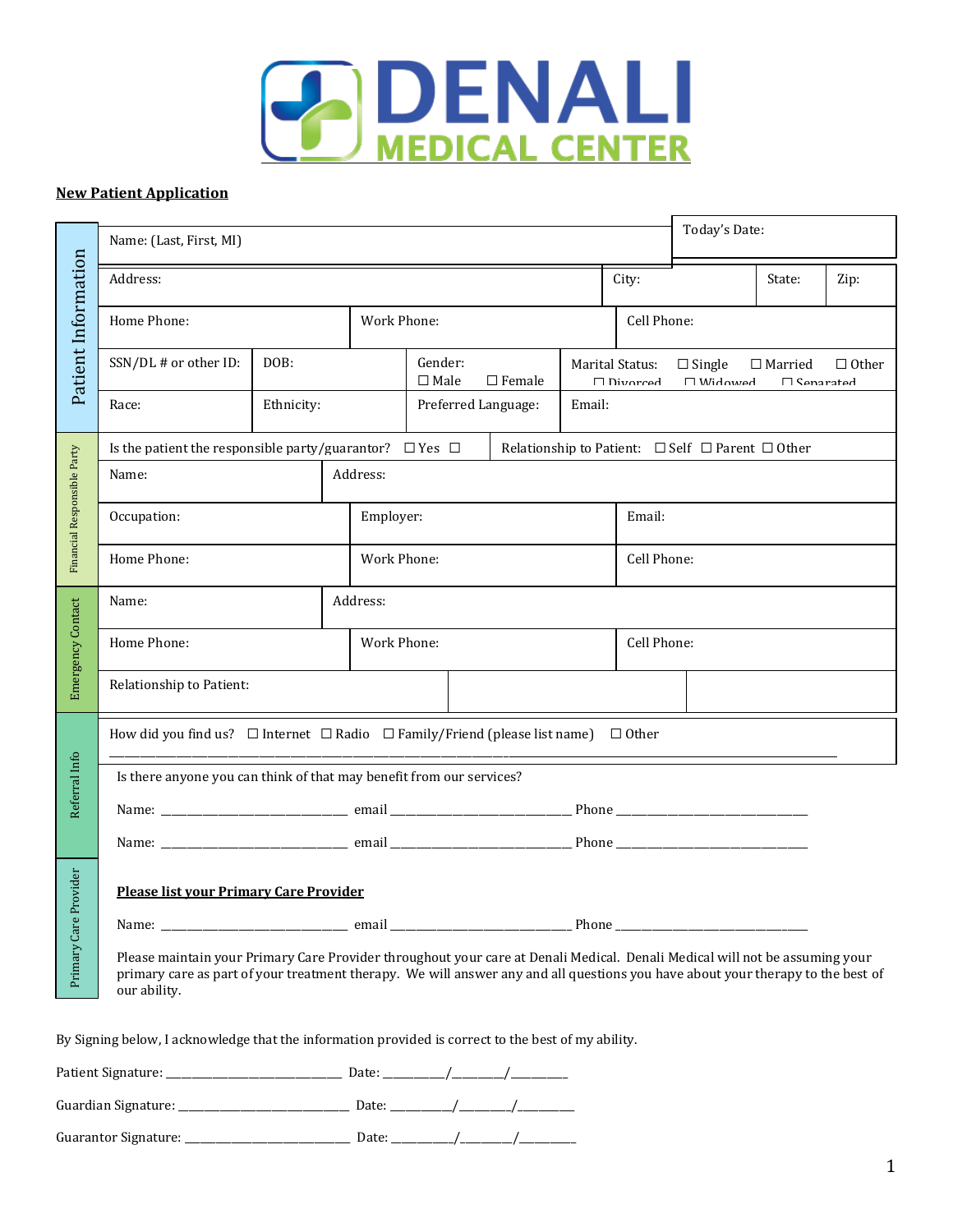# HIPAA Privacy Notice

This notice describes how medical information about you may be used and shared and how you can get access to this information. Please review it carefully.

**Uses and Disclosures of Your Medical Information**

1. Treatment. Your "Protected Health Information" is routinely shared among health care professionals involved in your care to coordinate or manage treatment, both within and outside Denali Performance Clinic Services and collaborating clinics. History and Examination findings, X-ray results, Laboratory results, etc., may be shared with collaborating providers as part of your treatment.

2. Payment. Your medical information may be shared with your medical insurer so that Denali Performance Clinic Services can be paid by your insurer for services provided to you. A summary of your treatment may be provided to your insurer.

3. Health Care Operations. Your medical information is sometimes used to assess and improve quality of care or reallocate resources. Non-patient-specific information is used wherever possible. The details of your procedure, for instance, may be shared among providers at a department meeting to evaluate your procedure based on the outcome.

4. Facility Directory. Unless you tell us not to, we may use the following information in a facility directory: (a) your name; (b) your location in Denali Performance Clinic Services; (c) your general condition; and (d) your religious affiliation. We may share this information (except for your religious affiliation) with members of the clergy or other persons who ask for you by name. You may limit or prohibit these uses and disclosures by notifying a Denali Performance Clinic Services representative, doctor or nurse orally or in writing of your restriction or prohibition. In an emergency or if you cannot tell us what you want us to do, we will do what we think you would want us to do, based on your other visits to Denali Performance Clinic Services and it's collaborating clinics (if any). We will tell you about any uses or disclosures as soon as we can and give you a chance to object as soon as practicable.

5. State Law. State law mandates sharing of your medical information with state agencies under certain circumstances, without your consent. Examples include abuse reporting to the Department of Social Services and death reports to the Office of the Medical Examiner.

6. Medical Research. Your medical information may be used to further medical research, but only after approval by the Institutional Review Board, when written permission is not required by federal or state law.

7. Other Uses and Disclosures. Any other sharing of your medical information will be made only with your written permission, and you may take back your permission at any time so long as you tell us in writing. Exceptions include if Denali Performance Clinic Services or collaborating clinic has acted in reliance upon your permission or if your permission was obtained so that the services provided would be covered by insurance.

In addition, Denali Performance Clinic Services may contact you to remind you about your appointment or tell you about health-related benefits or services that may be of interest to you. We may use certain information (name, address, telephone number, email, dates of service, age and gender) to contact you in the future about special offers and opportunities.

#### **Your Rights**

1. You may ask us to limit our sharing of your information, but under Federal Law Denali Performance Clinic Services and collaborating clinics do not have to agree to what you ask.

2. You have the right to receive confidential communications of your information at alternative locations or by alternative means.

3. You have the right to see and get a copy of your medical records.

4. If you think there is something wrong or missing in your medical information, you can ask that it be changed, unless the information was created elsewhere, is unavailable or is determined to be already accurate and complete. This will be done under collaboration with the provider, and will requisitely be within legal parameters, and maintain provider's right to diagnose, prescribe, and treat.

5. You have a right to ask us for a limited accounting of disclosures of your information. The medical records department can provide you with more details.

**The Duties of Denali Performance Clinic Services**

1. Denali Performance Clinic Services is required by law to keep your medical information private and to give patients this notice of its legal duties and privacy practices for medical information. Denali Performance Clinic Services is required to agree to the terms of this notice. Denali Performance Clinic Services reserves the right to change the terms of this notice and to make the new terms apply to all medical information it keeps. This notice and any changed notices will be conspicuously posted in public spaces at the Clinic, made available on the Denali Performance Clinic Services Web site (www.denalimedicalonline.com) and given to you in paper copy upon your request.

2. Any patient believing that his or her privacy rights have been violated may complain through the Denali Performance Clinic Services Customer Relationship Management Department at 801-675-0987 or file a complaint directly with the Secretary for the United States Department of Health and Human Services. Visit www.hhs.gov/ocr/privacy/hipaa/complaints to learn more. Patients will not be retaliated against for filing a complaint.

By signing below, I acknowledge that I have read through the above information, and confirm understanding and compliance.

| Patient Signature:   | Date: |  |
|----------------------|-------|--|
| Guardian Signature:  | Date: |  |
| Guarantor Signature: | Date: |  |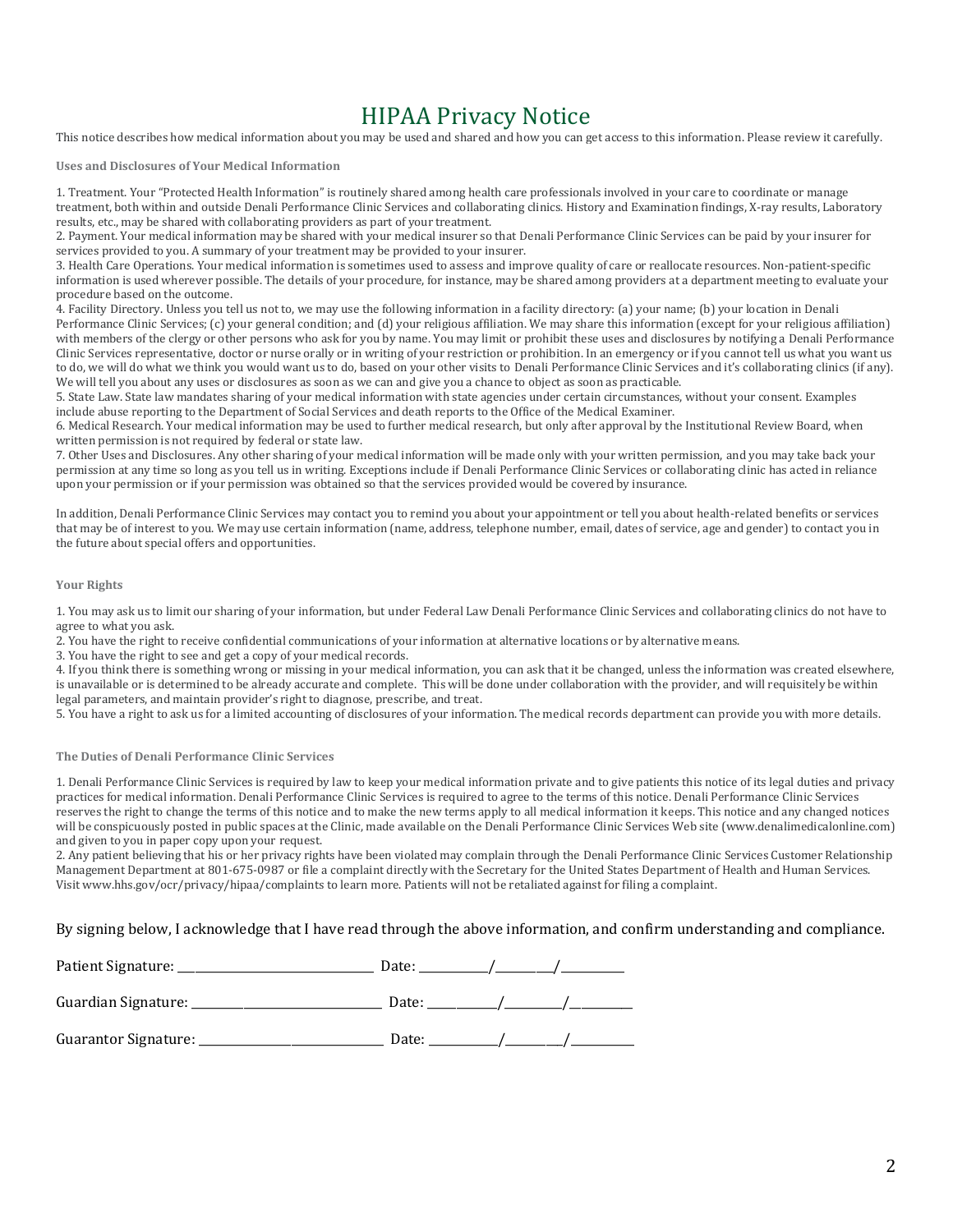# **Informed Consent |** (Please initial each line)+

Patient Conditions of Treatment and Informed Consent to Treat

This document is a binding agreement (the "Agreement") between Denali Performance Clinic Services/Denali Performance Clinic and/or (We" "Us") and the individual patient whose name and signature appears below ("You" "Your"). In consideration of the health care services provided to You by Us at the present and at all times in the future, You agree as follows (Your agreement indicated by placing Your initials on the lines following each section and by signing in the space provided): Initial

- **1.** Consent for Treatment. You hereby consent to and authorize Us to provide You with health care treatment, including without limitation medical, diagnostic, Phlebotomy, NeuroMuscular Optimization, Frequency Specific NeuroElectrical Stimulation, Pulsed ElectroMagnetic Field treatment, Laser Treatment, Instrument assisted soft tissue nasal treatment, nutritional treatment, Intravenous Micronutrient Therapy, Prolotherapy, RenuO2 and PRP O2 (together the "Treatments") administered by Us, our physicians, assistants, consultants and staff. You understand that the practice of healthcare is not an exact science and that diagnosis and treatment may involve risk of injury or death. You acknowledge that We have not made any guarantees or promises as to the outcome or the safety and efficacy of the Treatment.
- \_\_\_\_ 2. **Risks, Side Effects, Complications.** Although rare, and considered low risk we hereby inform You that there are certain unavoidable risks and potential side effects and complications to the Treatments, including without limitation infection; swelling; increased pain; bleeding; scarring; scar or wound enlargement; keloid formation; asymmetry; temporary or permanent alteration in sensation; allergic reaction; discoloration; the need for additional surgery; soreness, itching, infection, injury to nerves, internally and externally leaking fluid and scaring at injection sites (all of which except the leaking fluid may be permanent); a feeling of "lumpiness" or permanent skin contour irregularities at the site of Treatments; spinal cord injuries, Pneumothorax (air on the outside of the lung), paralysis, dizziness, numbness, no benefit from Treatments; or other serious or debilitating injuries or death.
- \_\_\_\_ 3. **Description of Treatments.** Treatment may consist of appropriately applied neuroelectric electrodes, injections using needles, IV catheter insertion and nutrition infusion, pressure points with the intent of muscle activation. You acknowledge that the Treatments may involve insertion of needles into Your skin and veins and the injection of standardized formulas which may include various nutritional substances, homeopathic medicines, and FDA approved prescriptive medicines, local anesthetic (Procaine or Lidocaine), concentrated sugar water or dextrose, and ozone therapy and local subcutaneous anesthetic infiltration. The exact solution and site of injection for Your Treatment, as well as the recommended sequence of Treatments, will be explained to You when We administer the Treatments.
- \_\_\_\_ 4. **Experimental Nature of Treatment.** You acknowledge and agree that the evaluation, diagnosis and treatments may consist in whole or part of what the FDA may consider experimental procedures and methods, including without limit Intravenous Micronutrient Therapy, Prolotherapy and Mesotherapy, on which no governmental (including the U.S. Food and Drug Administration ("FDA")), scientific or medical authority has issued any guidelines or statements as to the safety or efficacy thereof. You acknowledge that the safety record of the Treatments is based only on empirical and anecdotal evidence, which only shows that the Treatments appear to be relatively safe. We have informed You that the Treatments MAY alter, address or decrease Your pain, symptoms or complaints, but also may have no effect.
- 5. **Healthcare Staff.** You are aware that among those who attend You on Our behalf are medical, nursing, and other healthcare personnel in training, who unless requested otherwise, may participate in patient care as part of their education. You further consent to the presence of service representatives and/or technicians from manufacturers of equipment or devices to assist in performing and/or operation of such equipment and/or devices during operation, procedure and Treatments.
- \_\_\_\_ 6. **Alternatives.** You understand and have been informed that there are alternatives to the Treatments including surgery, other types of injections, prescription medications, massage, stretching and taking no action.
- \_\_\_\_ 7. **Information You Provide Us.** You have provided Us with a Complete list of all prescription and non-prescription medications and dietary supplements You are currently taking, and You agree to update Us periodically should this list change. You have provided Us with a complete list of all known allergies You may have, and all allergic or adverse reactions You have had in the past to any medicines, dietary supplements or medical treatments of any kind. You confirm that all the information You provide Us during the course of Treatments, including the information required by this Section 6, is true, accurate, complete and up-to-date to the best of Your knowledge. Your e-mail has been provided for the purpose of schedule reminders and clinic updates. Please check here to opt-out. □
- \_\_\_\_ 8. **Assumption of Risk.** You hereby acknowledge that after having read carefully and understood fully the terms of this Agreement, and after having adequate time to ask any questions about this Agreement or the Treatments that You have, You are willing to assume any and all risks associated with the Treatments, including without limitation to those described in this Agreement. You acknowledge that no explanation or description of the Treatments can ever fully explain every possible risk, side effect or complication that may or could arise from the Treatments, but that by signing this Agreement, You nevertheless acknowledge Your willingness to assume such risks and that Your consent to the Treatments is willing, voluntary and informed.
- $-9.$ **Miscellaneous.** You agree that this Agreement constitutes the entire agreement between You and Us regarding the subject matter hereof. No promise, representation, guarantee or warranty not included in this Agreement has been or is being relied upon by you. This Agreement shall be binding on You and Your successors, heirs, legal representatives and assigns. In case any one of the provisions of this Agreement is held invalid or illegal, such provision shall be curtailed, limited or severed only to the extent necessary to remove such illegality or invalidity. This Agreement shall be governed by the laws of the state of Utah without regard to any choice of law principal.
- $\_$  10. **Financial Agreement.** You have reviewed, initialed and signed the financial agreement for Denali Performance Clinic.

By signing below, I acknowledge that I have read through the above information, and confirm understanding and compliance.

| Patient Signature:   | Date: |  |
|----------------------|-------|--|
| Guardian Signature:  | Date: |  |
| Guarantor Signature: | Date: |  |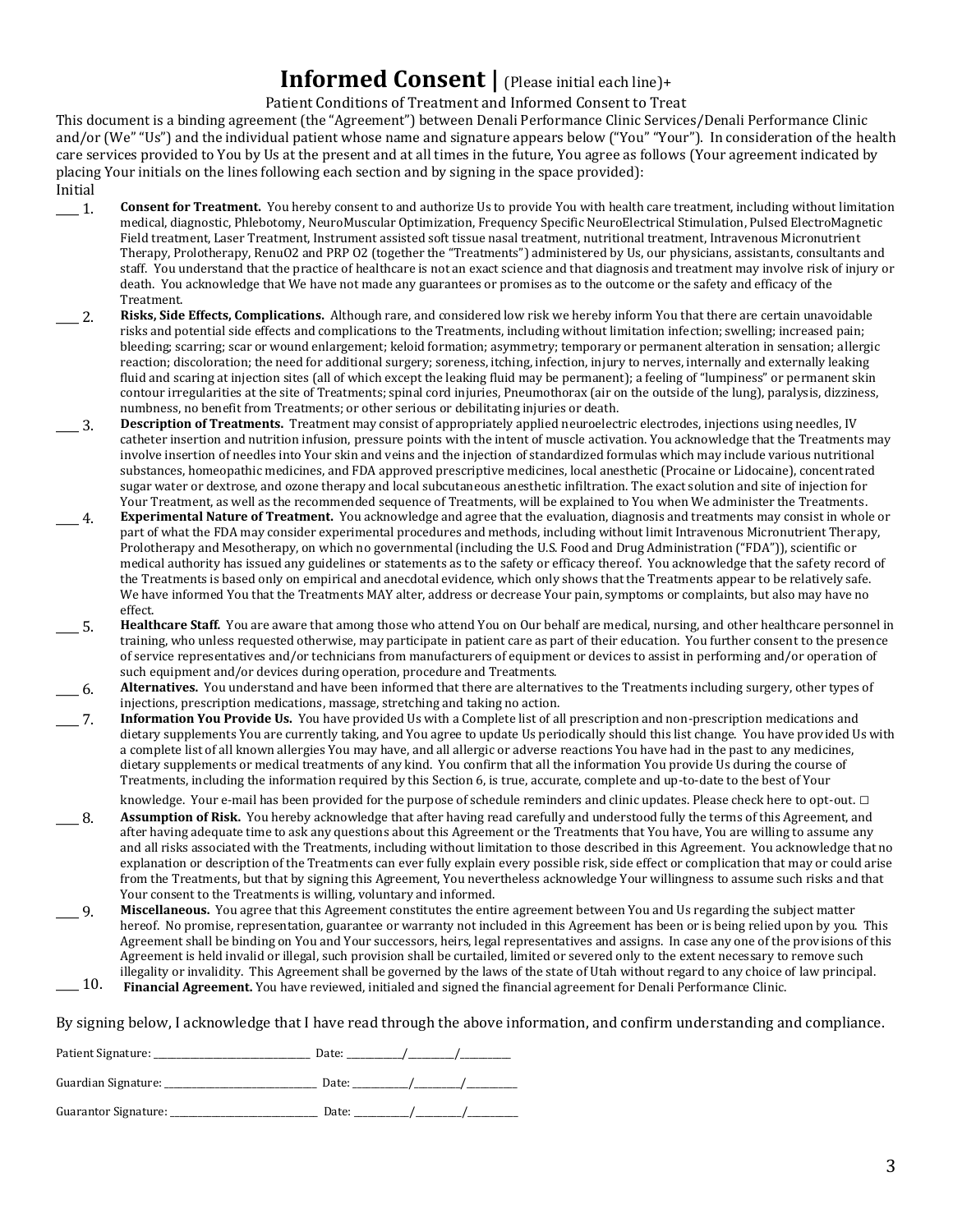

Denali Medical Center is dedicated to professionalism and caring for our patients. We hope to be as up front and consistent as possible in explaining your obligations in our partnership to your health.

Please read, initial each blank and sign where indicated – this document describes your financial responsibilities. This is a legally binding contract between Denali Medical Center and the patient.

#### Initial

- I agree to be financially responsible for payment of all services I receive at Denali Medical Center. Cash, checks, health savings accounts, credit cards or financing are acceptable forms of payment for the service provided.
- I understand that the services provided at Denali Medical Center are *not recognized or covered* by most insurance companies and will not be billed through insurance.
- I understand that that Denali Medical Center's package opportunities (such as RenuO2 Regeneration Package) has a limited time span available to use the treatments. This is intended to benefit the patient, since those who have followed the treatment schedules have experienced the highest success rates.
- **\_\_\_\_** I understand that the package pricing offered at Denali Medical Center applies discounted rates. Any credits or refunds will be calculated from full valued price.
- **\_\_\_\_** I have provided Denali Medical Center my current address and other contact information. I understand that if I fail to pay the balance on my account, this may result in Denali Medical Center pursuing any collection means possible.
- **\_\_\_\_** If my account becomes delinquent, it may be forwarded to an outside collection agency without notice. If this happens, I will be responsible for all costs of collection, including but not limited to interest, rebilling fees, court costs, attorney fees, and collection agency costs.
- **\_\_\_\_** I understand Denali Medical Center's financial policies and I accept responsibility for the payment of any fees associated with my care.
- **\_\_\_\_** I understand that I will be responsible for any missed appointments or any canceled appointments in which a 24 hour notice was not given. There will be a fee of \$50.00 for any missed office procedures.

\_\_\_\_\_\_\_\_\_\_\_\_\_\_\_\_\_\_\_\_\_\_\_\_\_\_\_\_\_\_\_\_\_\_\_\_\_\_\_\_\_\_\_\_\_\_\_\_\_\_\_\_\_\_\_\_\_ \_\_\_\_\_\_\_\_\_\_\_\_\_\_\_\_\_\_\_\_\_\_\_

**\_\_\_\_** I understand there will be a \$25.00 fee for all returned checks.

Patient Signature Date Communication of the Date Date Date Date Date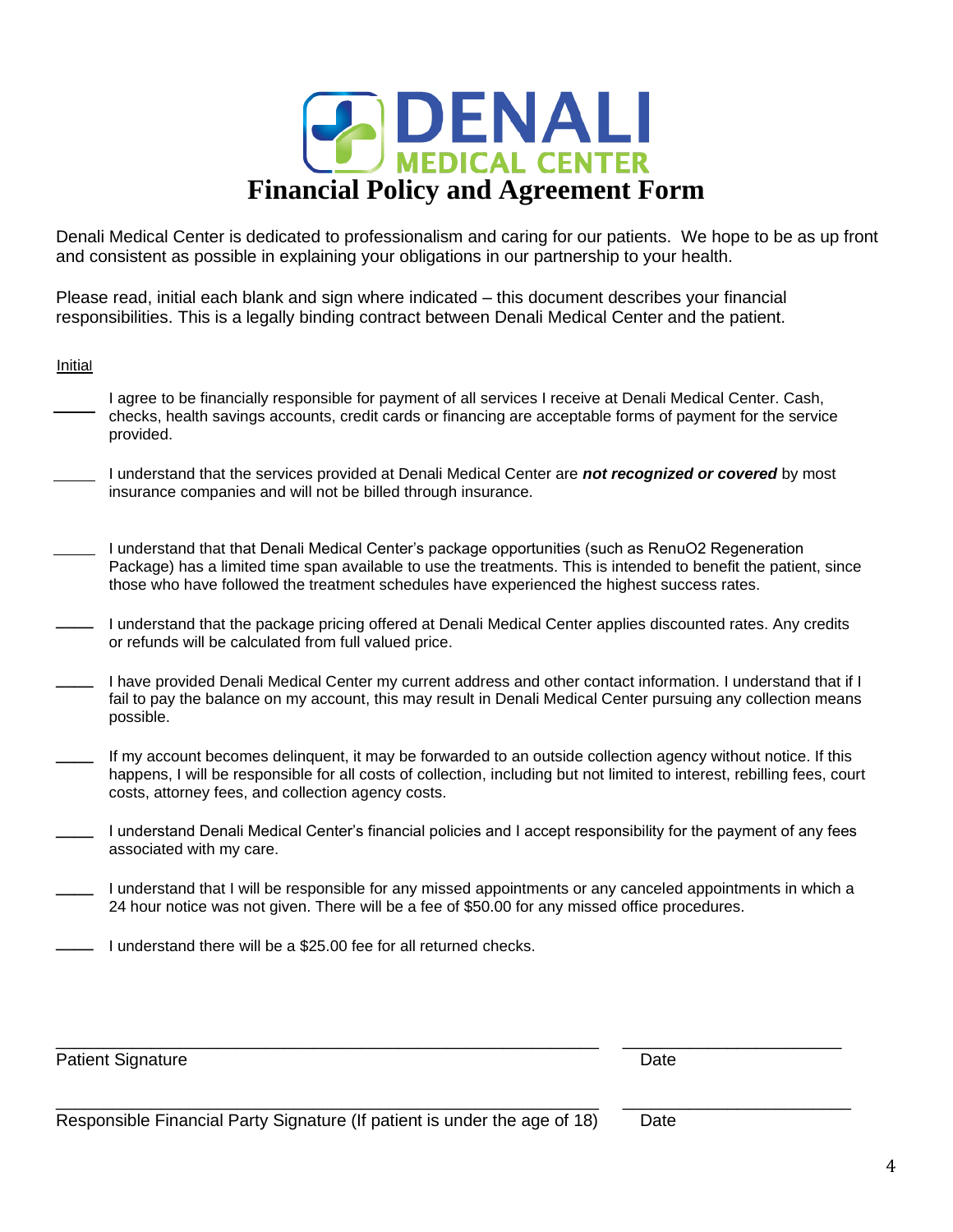Denali Medical Medicare Agreement (Only needed if you are a Medicare Recipient)

This agreement is between Denali Medical Services and patient **This agreement** ("Patient"), who is a Medicare Part B beneficiary seeking services covered and/or not covered under Medicare Part B pursuant to Section 4507 of the Balanced Budget Act of 1997. This agreement serves as notice that the Physician has informed Patient that Provider has opted out of the Medicare program effective on 11/23/15 for services rendered at Denali Medical, Denali Performance Clinic, Denali Drip Room, and is not excluded from participating in Medicare Part B under Sections 1128, 1156, or 1892 or any other section of the Social Security Act.

Provider agrees to provide the following medical services as needed to Patient (the "Services"):

RenuO2 Injections, PRP Injections, IV Nutritionals, Supplementation

In exchange for the Services, the Patient agrees to make payments to Provider and/or Denali Medical Services pursuant to the Prescribed Fee Schedule. Patient also agrees, understands and expressly acknowledges the following:

- Patient agrees not to submit a claim (or to request that Provider submit a claim) to the Medicare program with respect to the Services, even if covered by Medicare Part B.
- Patient is not currently in an emergency or urgent health care situation.
- Patient acknowledges that neither Medicare's fee limitations nor any other Medicare reimbursement regulations apply to charges for the Services.
- Patient acknowledges that Medi-Gap plans will not provide payment or reimbursement for the Services because payment is not made under the Medicare program, and other supplemental insurance plans may likewise deny reimbursement.
- Patient acknowledges that he has a right, as a Medicare beneficiary, to obtain Medicarecovered items and services from Providers and practitioners who have not opted-out of Medicare, and that the patient is not compelled to enter into private contracts that apply to other Medicare-covered services furnished by other Providers or practitioners who have not opted-out.
- Patient agrees to be responsible, whether through insurance or otherwise, to make payment in full for the Services, and acknowledges that Provider will not submit a Medicare claim for the Services and that no Medicare reimbursement will be provided.
- Patient understands that Medicare payment will not be made for any items or services furnished by the Provider that would have otherwise been covered by Medicare if there were no private contract and a proper Medicare claim were submitted.
- Patient acknowledges that a copy of this contract has been made available to him.
- Patient agrees to reimburse Provider for any costs and attorneys' fees that result from violation of this Agreement by Patient or his beneficiaries.

| Executed on | [date] by       |                      |
|-------------|-----------------|----------------------|
|             | [Patient name]  | [Patient signature]  |
|             | [Provider name] | [Provider signature] |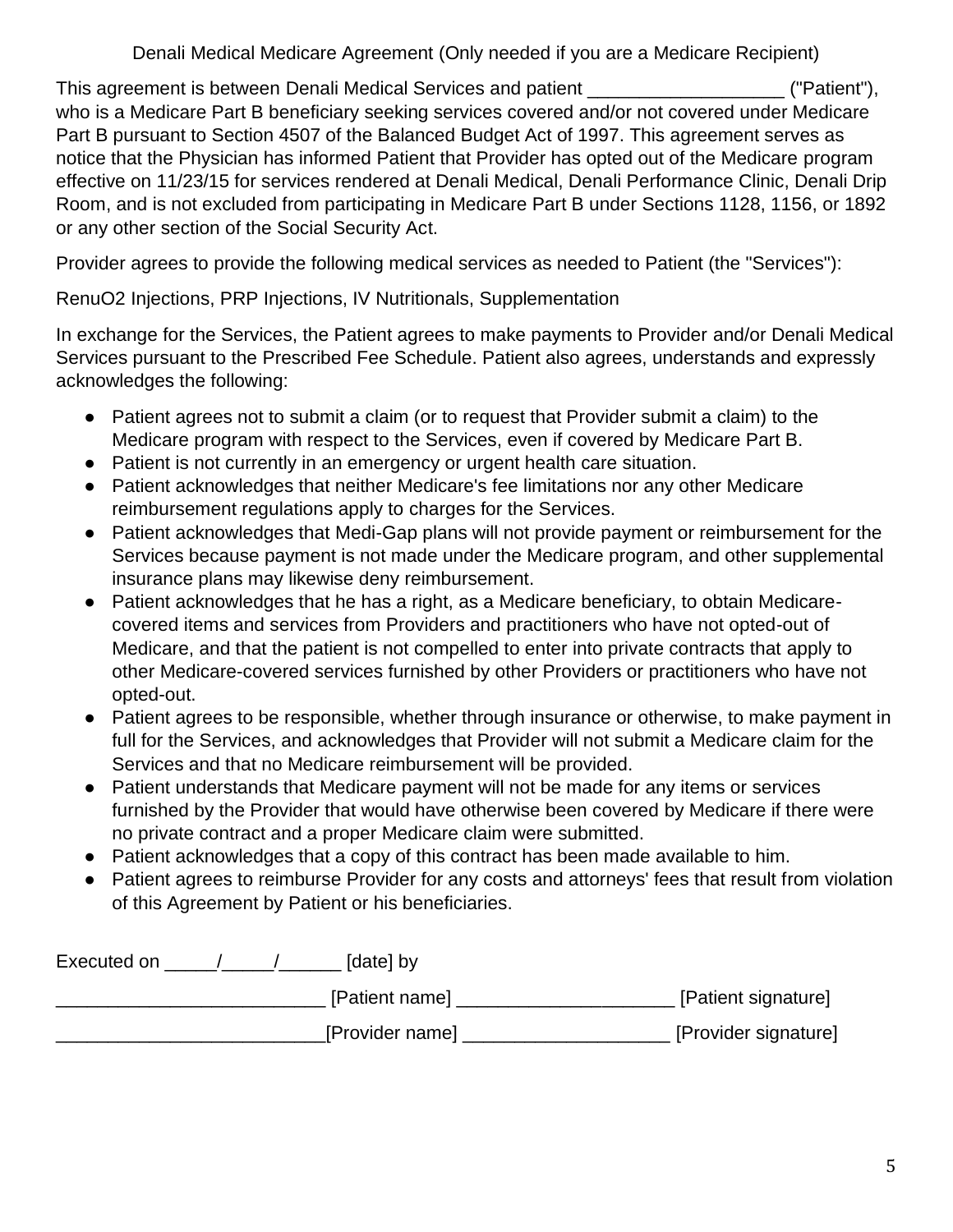### **Medications – Include Prescription and Over the Counter**

| <b>Medication Name</b> | Dose | Frequency | Date Started | Comment/Reason |
|------------------------|------|-----------|--------------|----------------|
|                        |      |           |              |                |
|                        |      |           |              |                |
|                        |      |           |              |                |
|                        |      |           |              |                |
|                        |      |           |              |                |
|                        |      |           |              |                |
|                        |      |           |              |                |
|                        |      |           |              |                |
|                        |      |           |              |                |
|                        |      |           |              |                |

\*If you need additional room, please continue on another sheet of paper – maintain the same format

#### **Nutritional Supplements**

| Dose | Frequency                           | Date Started | Comment/Reason   |
|------|-------------------------------------|--------------|------------------|
|      |                                     |              |                  |
|      |                                     |              |                  |
|      |                                     |              |                  |
|      |                                     |              |                  |
|      |                                     |              |                  |
|      |                                     |              |                  |
|      |                                     |              |                  |
|      |                                     |              |                  |
|      |                                     |              |                  |
|      |                                     |              |                  |
|      | the contract of the contract of the | $\sim$       | $\sim$<br>$\sim$ |

\*If you need additional room, please continue on another sheet of paper – maintain the same format

#### **Allergies**

| Allergic to (List Medication or Supplement | Reaction | Date Started | Comment/Reason |
|--------------------------------------------|----------|--------------|----------------|
|                                            |          |              |                |
|                                            |          |              |                |
|                                            |          |              |                |
|                                            |          |              |                |
|                                            |          |              |                |
|                                            |          |              |                |
|                                            |          |              |                |

\*If you need additional room, please continue on another sheet of paper – maintain the same format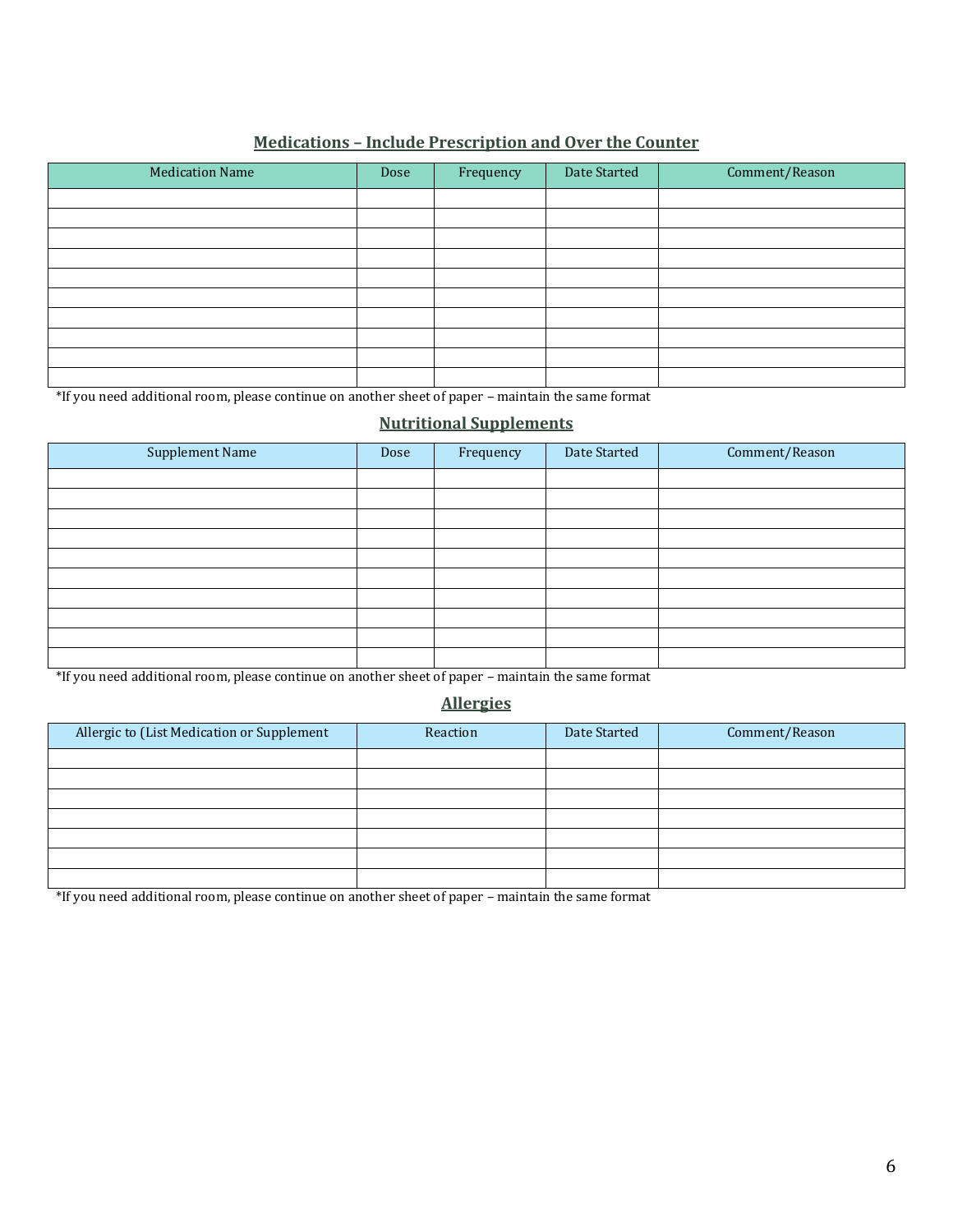### **PAIN ASSESSMENT**

## Are you currently in pain? Yes \_\_\_ No\_\_\_

| Problem | Injury or trigger<br>for issue | Onset<br>Date | Frequency<br>i.e. Every<br>day | Previous Treatment<br>or Therapy | Outcome |
|---------|--------------------------------|---------------|--------------------------------|----------------------------------|---------|
|         |                                |               |                                |                                  |         |
|         |                                |               |                                |                                  |         |
|         |                                |               |                                |                                  |         |
|         |                                |               |                                |                                  |         |
|         |                                |               |                                |                                  |         |
|         |                                |               |                                |                                  |         |
|         |                                |               |                                |                                  |         |
|         |                                |               |                                |                                  |         |
|         |                                |               |                                |                                  |         |
|         |                                |               |                                |                                  |         |
|         |                                |               |                                |                                  |         |
|         |                                |               |                                |                                  |         |

Use the letters provided to mark your area(s) of pain on the illustration.<br>  $B =$  burning **N**=numbness **S**= stiffness **T**=tingling **Z**=sharp/s **A** = ache **B**= burning **N**=numbness **S**= stiffness **T**=tingling **Z**=sharp/shooting WARN bbbb 灿

Right Side Back Front Left side

Now indicate the amount of pain you have for each area: 0 being no pain, and 10 being maximum pain<br>Example: Neck

|                                                                                                                                                                                                                                | Example: <b>Neck</b> $0$ 1 $\angle$ 1 $\angle$ 3 4 5 6 7 8 9 10 |                      |
|--------------------------------------------------------------------------------------------------------------------------------------------------------------------------------------------------------------------------------|-----------------------------------------------------------------|----------------------|
|                                                                                                                                                                                                                                |                                                                 |                      |
| 1 2 3 4 5 6 7 8 9 10                                                                                                                                                                                                           | 1 2 3 4 5 6 7 8 9 10                                            | 1 2 3 4 5 6 7 8 9 10 |
|                                                                                                                                                                                                                                |                                                                 |                      |
| 1 2 3 4 5 6 7 8 9 10                                                                                                                                                                                                           | 1 2 3 4 5 6 7 8 9 10                                            | 1 2 3 4 5 6 7 8 9 10 |
|                                                                                                                                                                                                                                |                                                                 |                      |
| What seems to trigger your symptoms?<br><u> What seems</u> to trigger your symptoms?                                                                                                                                           |                                                                 |                      |
| What seems to worsen your symptoms?                                                                                                                                                                                            |                                                                 |                      |
| What seems to make you feel better? Notice and the second second second second second second second second second second second second second second second second second second second second second second second second sec |                                                                 |                      |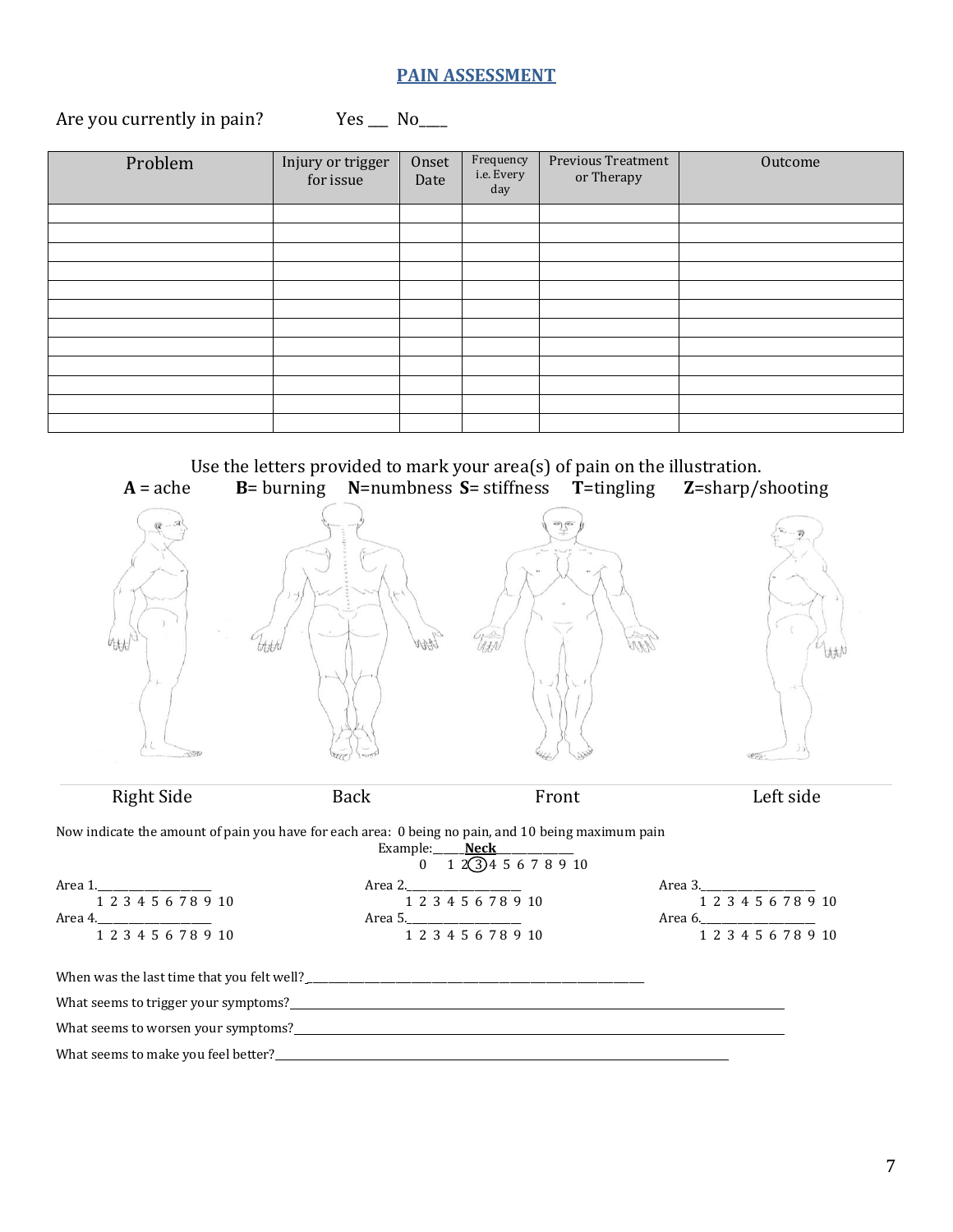## **PAST MEDICAL AND SURGICAL HISTORY**

If you mark yes on any of the following, please comment specifics in the note section below

 $\overline{\phantom{a}}$ 

| <b>Illness</b>                        | When/Onset | Y      | N |
|---------------------------------------|------------|--------|---|
| Anemia                                |            | □      | □ |
| Arthritis                             |            | п      | п |
| Asthma                                |            | □      | □ |
| <b>Bronchitis</b>                     |            | □      | п |
| Cancer                                |            | п      | п |
| Chicken Pox                           |            | п      | п |
| Chronic Fatigue Syndrome              |            | п      | П |
| Crohn's Disease or Ulcerative Colitis |            | о      | П |
| Diabetes                              |            | п      | п |
| Emphysema                             |            | П      | п |
| Epilepsy, convulsions, or seizures    |            | $\Box$ | □ |
| Gallstones                            |            | □      | п |
| <b>German Measles</b>                 |            | □      | □ |
| Gout                                  |            | □      | □ |
| Heart Attack, Angina                  |            | п      | п |
| <b>Heart Failure</b>                  |            | □      | □ |
| Hepatitis                             |            | п      | п |
| Herpes Lesions/Shingles               |            | □      | п |
| High blood fats (cholesterol,         |            | п      | П |
| triglycerides)                        |            |        |   |
| High blood pressure (hypertension)    |            | □      | □ |
| Irritable bowel (or chronic diarrhea) |            | □      | п |
| Kidney stones                         |            | □      | □ |
| Measles                               |            | □      | П |
| Mononucleosis                         |            | □      | □ |
| Mumps                                 |            | $\Box$ | п |
| Pneumonia                             |            | □      | п |
| <b>Rheumatic Fever</b>                |            | □      | □ |
| Sinusitis                             |            | □      | □ |
| Sleep Apnea                           |            | □      | □ |
| Stroke                                |            | □      | □ |
| Thyroid disease                       |            | □      | □ |
| <b>Whooping Cough</b>                 |            | ◻      | □ |
| Other (describe)                      |            | $\Box$ | □ |
| Other (describe)                      |            | □      | □ |

| <b>Injury</b>                        | When/Onset | $\mathbf Y$ | N      |
|--------------------------------------|------------|-------------|--------|
| Back injury                          |            | □           | п      |
| Broken bones or fractures (describe) |            | □           | □      |
| Head injury                          |            | п           | П      |
| Neck injury                          |            | □           | □      |
| Other (describe)                     |            | □           | □      |
| Other (describe)                     |            | □           | □      |
| <b>Diagnostic Studies</b>            |            |             |        |
| <b>Bone Density Test</b>             |            | □           | □      |
| <b>Bone Scan</b>                     |            | П           | □      |
| Carotid Artery Ultrasound            |            | □           | □      |
| CAT Scan (Please indicate type)      |            | □           | □      |
| Colonoscopy                          |            | □           | □      |
| EKG                                  |            | □           | $\Box$ |
| Liver Scan                           |            | □           | $\Box$ |
| Mammogram                            |            | □           | □      |
| Neck X-Ray                           |            | □           | $\Box$ |
| MRI                                  |            | □           | □      |
| X-Ray (Please indicate type)         |            | □           | $\Box$ |
| Other (describe)                     |            | ◘           | П      |
| Other (describe)                     |            | □           | п      |
| <b>Surgeries</b>                     |            |             |        |
| Appendectomy                         |            | □           | □      |
| Dental Surgery                       |            | □           | □      |
| Gall Bladder                         |            | $\Box$      | □      |
| Hernia                               |            | □           | п      |
| Hysterectomy                         |            | □           | □      |
| Tonsillectomy                        |            | ◘           | П      |
| Tubes in Ears                        |            | □           | П      |
| Other (describe)                     |            | □           | □      |
| Other (describe)                     |            | п           | п      |
| <b>Hospitalizations</b>              | Reason     | When        |        |
|                                      |            |             |        |
|                                      |            |             |        |
|                                      |            |             |        |
|                                      |            |             |        |

Notes/Comments: